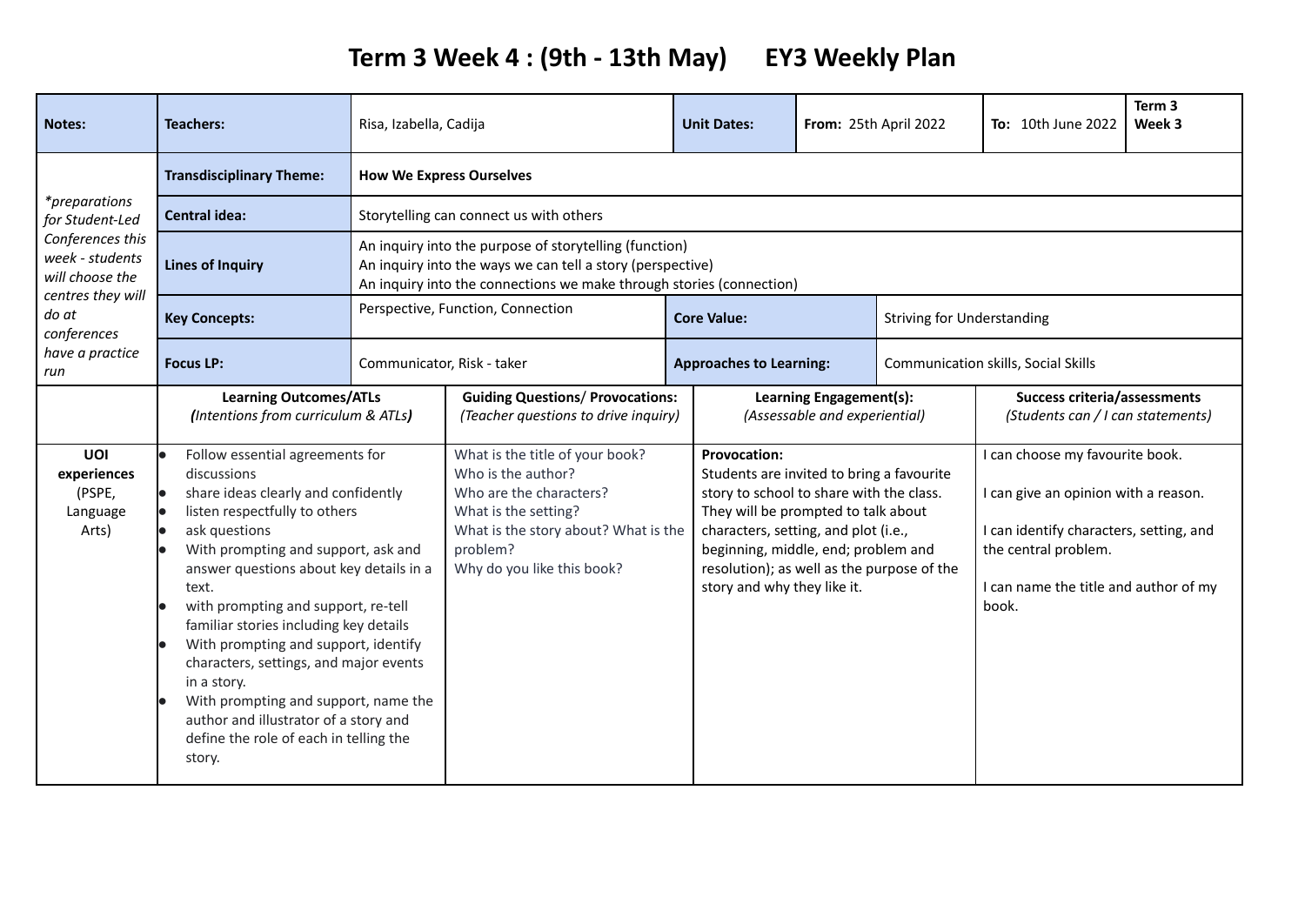| UOI<br>experiences<br>(Visual Arts)                | • Create artwork in response to a range<br>of stimuli<br>• Engage with and enjoy a variety of<br>visual arts experiences<br>• realize that their artwork has meaning<br>identify, plan and make specific choices<br>of materials, tools and processes                                                                                                                                                                                                                                                                                                                                                                                             | What would you like to make?<br>What materials can you use to<br>create that?<br>Can you add more?<br>Can you tell me about your work?<br>How can you tell a story with your<br>art work?                   | <b>Art Centre:</b><br>Students are drawing and/or painting<br>cartoon characters for the Cartoon<br>Exhibition.<br>Students will explore story telling through<br>visual arts<br>Student-initiated art projects (free choice)                                                              |                                                                                                                                                                                                             |
|----------------------------------------------------|---------------------------------------------------------------------------------------------------------------------------------------------------------------------------------------------------------------------------------------------------------------------------------------------------------------------------------------------------------------------------------------------------------------------------------------------------------------------------------------------------------------------------------------------------------------------------------------------------------------------------------------------------|-------------------------------------------------------------------------------------------------------------------------------------------------------------------------------------------------------------|--------------------------------------------------------------------------------------------------------------------------------------------------------------------------------------------------------------------------------------------------------------------------------------------|-------------------------------------------------------------------------------------------------------------------------------------------------------------------------------------------------------------|
| UOI<br>experiences<br>(Drama,<br>Language<br>Arts) | • Engage in imaginative play using a<br>range of stimuli<br>• develop the ability to cooperate and<br>communicate with others in creating<br>drama<br>• explore familiar roles, themes and<br>stories dramatically<br>• Create roles in response to props, sets,<br>costumes<br>• Value and develop imaginary roles or<br>situations                                                                                                                                                                                                                                                                                                              | What characters will you be?<br>What story will you act out?<br>What is the problem your characters<br>will try to solve?                                                                                   | <b>Dramatic Play Centre:</b><br>Various materials are available for<br>students to act out their own stories, such<br>as dress-up clothes, props, and puppets                                                                                                                              | can use costumes, props, and my<br>imagination to role play.<br>I can co-operate with peers to create<br>roles and communicate stories through<br>drama.                                                    |
|                                                    | • Attend to visual information showing<br>understanding through discussion, role<br>play, illustrations<br>• Be aware that the same story can be<br>told different ways,<br>• With prompting and support, ask and<br>answer questions about key details in a<br>text.<br>With prompting and support, retell<br>familiar stories, including key details.<br>• With prompting and support, identify<br>characters, settings, and major events<br>in a story.<br>• With prompting and support, identify<br>basic similarities in and differences<br>between two texts on the same topic<br>(e.g., in illustrations, descriptions, or<br>procedures). | Can you re-tell the story with toys?<br>What happens at the beginning,<br>middle and end?<br>How are these versions the same?<br>How are they different?<br>Can you make your own version of<br>this story? | Student will listen to different versions of<br>familiar stories (for example, Three Billy<br>Goats Gruff, The Giant Turnip, etc.).<br>Comparisons will be discussed, as well as<br>story elements and structure. Materials<br>such as toys and props will be available<br>for re-telling. | I can re-tell familiar stories in a variety<br>of ways.<br>I can identify similarities and<br>differences between texts.<br>I can identify the characters, setting,<br>and main events in a familiar story. |
| <b>Stand-Alone</b><br>Math                         | • Understand the inverse relationship<br>between addition and subtraction<br>• Model addition and subtraction of<br>whole numbers                                                                                                                                                                                                                                                                                                                                                                                                                                                                                                                 | Can you build this number with<br>Numicon pieces?<br>Can you write a number sentence<br>to represent what you did?                                                                                          | <b>Addiction and subtraction:</b><br>Students will model addition and<br>subtraction with Numicon, puzzles,<br>"number stories", and a bowling game,<br>and connect these concrete models to<br>equations.                                                                                 | I can add one or two digits numbers.<br>I can subtract one or two digits<br>numbers.                                                                                                                        |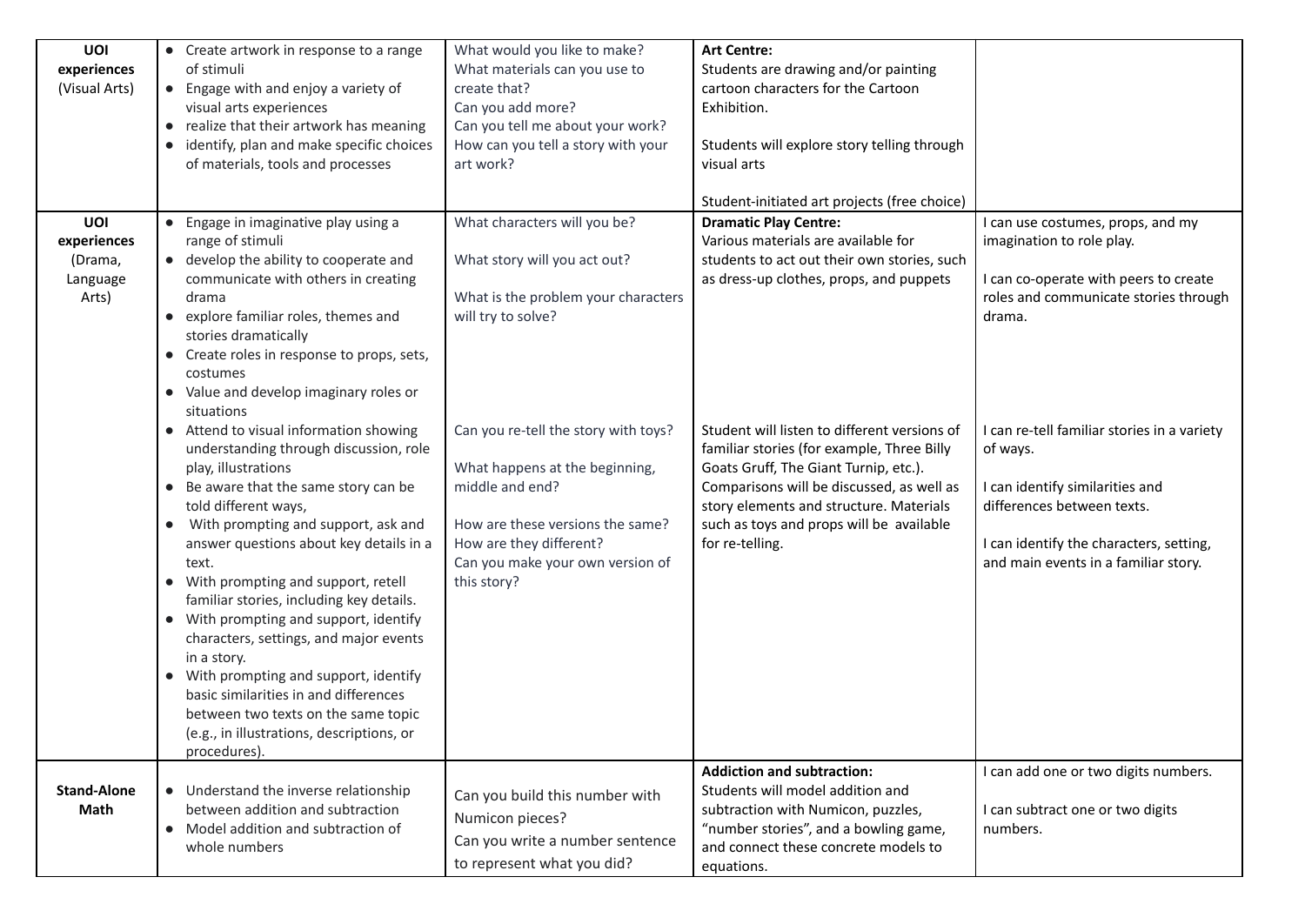|                                | • Develop strategies for memorising<br>addition and subtraction number facts<br>• Use whole numbers up to hundreds or<br>beyond in real-life situations<br>• Use fast recall of addition and<br>subtraction number facts in real-life<br>situations                                                                                                                                                                                                                                                                                                              | Can you tell a story with adding<br>and subtracting?<br>Can you tell the story with a<br>picture, counters, and numbers?<br>Can you make a number sentence<br>to show how you bowled? |                                                                                                                                                                                                           | I can identify numbers and connect<br>them to quantities.<br>I can represent real-life or concrete<br>models with addition and subtraction                                                     |
|--------------------------------|------------------------------------------------------------------------------------------------------------------------------------------------------------------------------------------------------------------------------------------------------------------------------------------------------------------------------------------------------------------------------------------------------------------------------------------------------------------------------------------------------------------------------------------------------------------|---------------------------------------------------------------------------------------------------------------------------------------------------------------------------------------|-----------------------------------------------------------------------------------------------------------------------------------------------------------------------------------------------------------|------------------------------------------------------------------------------------------------------------------------------------------------------------------------------------------------|
|                                |                                                                                                                                                                                                                                                                                                                                                                                                                                                                                                                                                                  | How many days are in a week?<br>What is the day, month, and year?<br>What number comes next?                                                                                          | Calendar:<br>Students will engage with calendar<br>activities during morning meetings.<br>Patterns, odd/even numbers and skip<br>counting with the calendar will be<br>explored.                          | I can identify and sequence the days of<br>the week.<br>I can talk about numbers as they relate<br>to the calendar.                                                                            |
| <b>Stand-Alone</b><br>Literacy | Demonstrate basic knowledge of<br>one-to-one letter-sound<br>correspondences by producing the<br>primary sound or many of the most<br>frequent sounds for each consonant.<br>Read common high-frequency words<br>by sight (e.g., the, of, to, you, she, my,<br>is, are, do, does).<br>Know and apply grade-level phonics<br>and word analysis skills in decoding<br>words.                                                                                                                                                                                       | What sound does this letter make?<br>Do you know a word that starts with<br>that letter?<br>Can you read the word?                                                                    | <b>Differentiated Language Activities:</b><br>Students will explore books during guided<br>reading centres. They will identify sounds<br>and high-frequency words.                                        | I can recognize all upper- and lowercase<br>letters.<br>I can understand the sounds of the<br>letters.<br>I can identify initial letter sounds in<br>words.                                    |
| <b>Stand-Alone</b><br>Literacy | · Use a combination of drawing, dictating,<br>and writing to compose<br>informative/explanatory texts in which<br>they name what they are writing about<br>and supply some information about the<br>topic.<br>• With guidance and support from adults,<br>respond to questions and suggestions<br>from peers and add details to strengthen<br>writing as needed.<br>• Demonstrate command of the<br>conventions of standard English<br>capitalization, punctuation, and spelling<br>when writing.<br>• Demonstrate basic knowledge of<br>one-to-one letter-sound | Can you tell a story and draw or<br>write to explain your ideas?<br>Which sounds do you hear when<br>you say that word?<br>Can you write capital letters and<br>lowercase letters?    | <b>Free Writing:</b><br>Free writing in journals, or student-made<br>books. Students are encouraged to write<br>about their own experiences, fictional<br>stories, or any form of writing they<br>choose. | I can use my imagination and write a<br>story.<br>I can express my ideas with pictures<br>and words.<br>I can sound out words and represent<br>the dominant sounds in some words<br>correctly. |